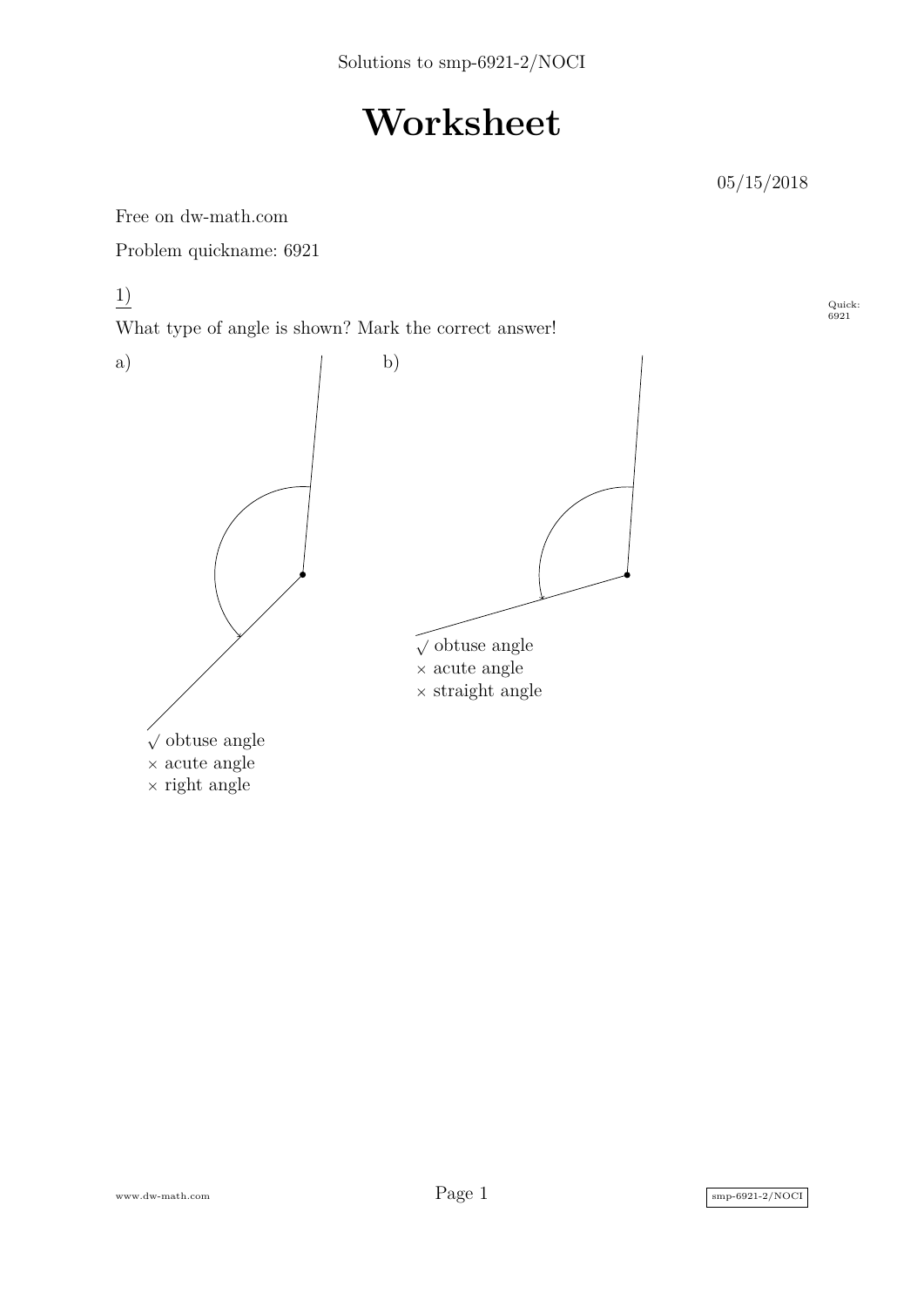

 $\times$  right angle  $\sqrt{\frac{1}{2}}$  straight angle × acute angle

 $\times$  right angle  $\sqrt{\text{obtuse angle}}$  √ obtuse angle × acute angle  $\times$  right angle

Quick: 6921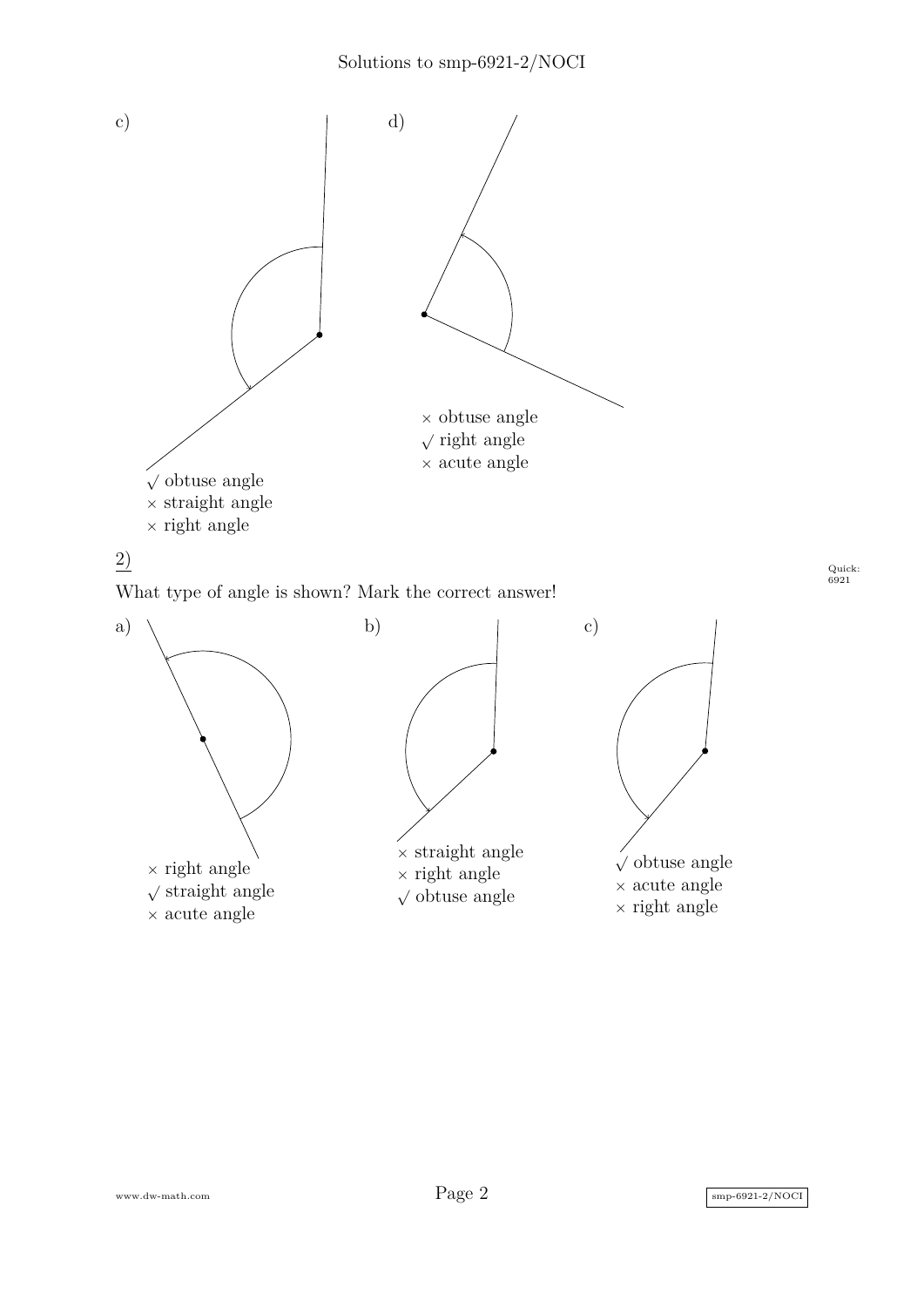

3)

Quick: 6921





www.dw-math.com  $Page\ 3$  smp-6921-2/NOCI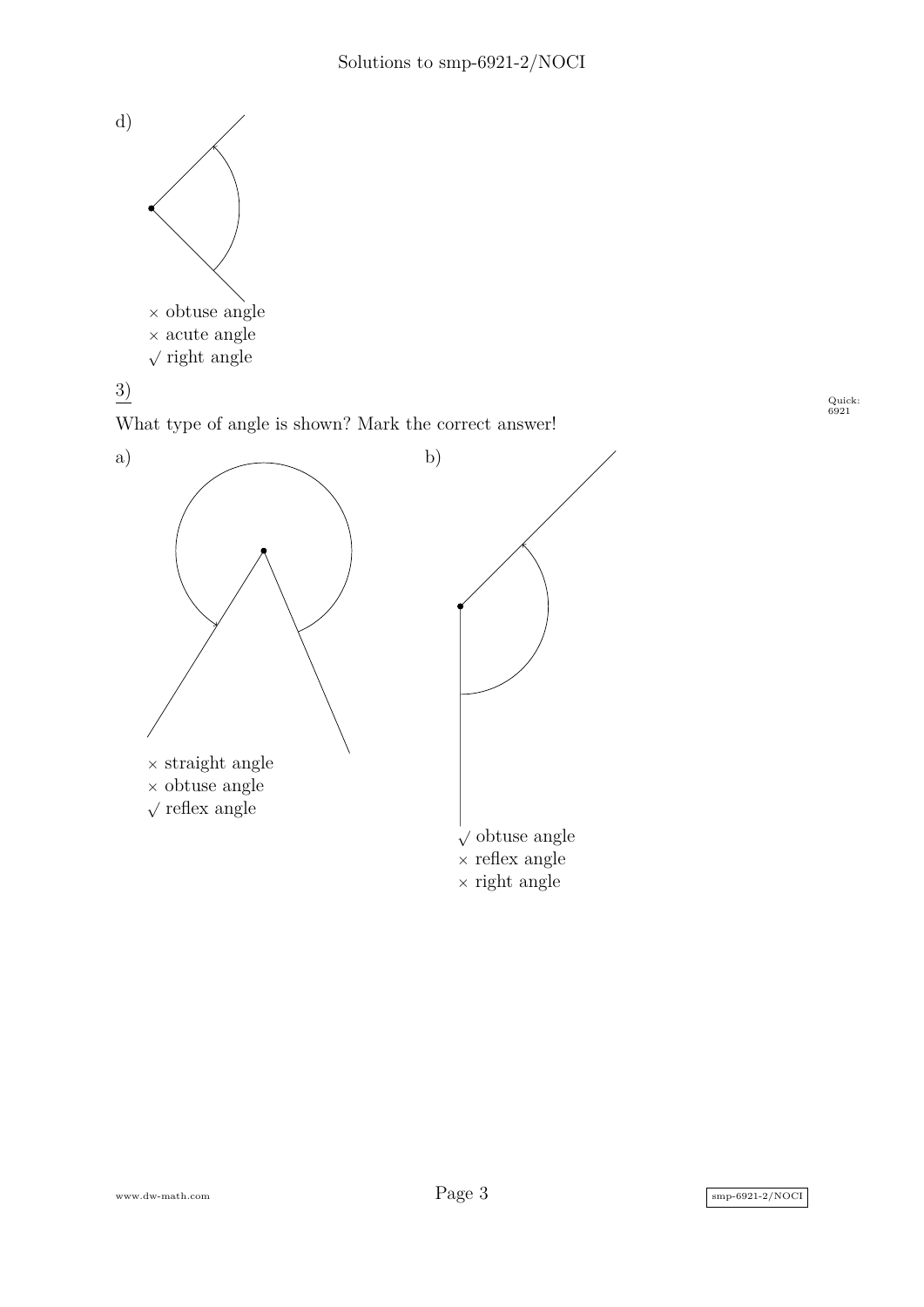

What type of angle is shown? Mark the correct answer!







c)

Quick: 6921

 $\times$  obtuse angle  $\sqrt{\text{acute angle}}$  $\times$  full angle

www.dw-math.com  $Page\ 4$  smp-6921-2/NOCI